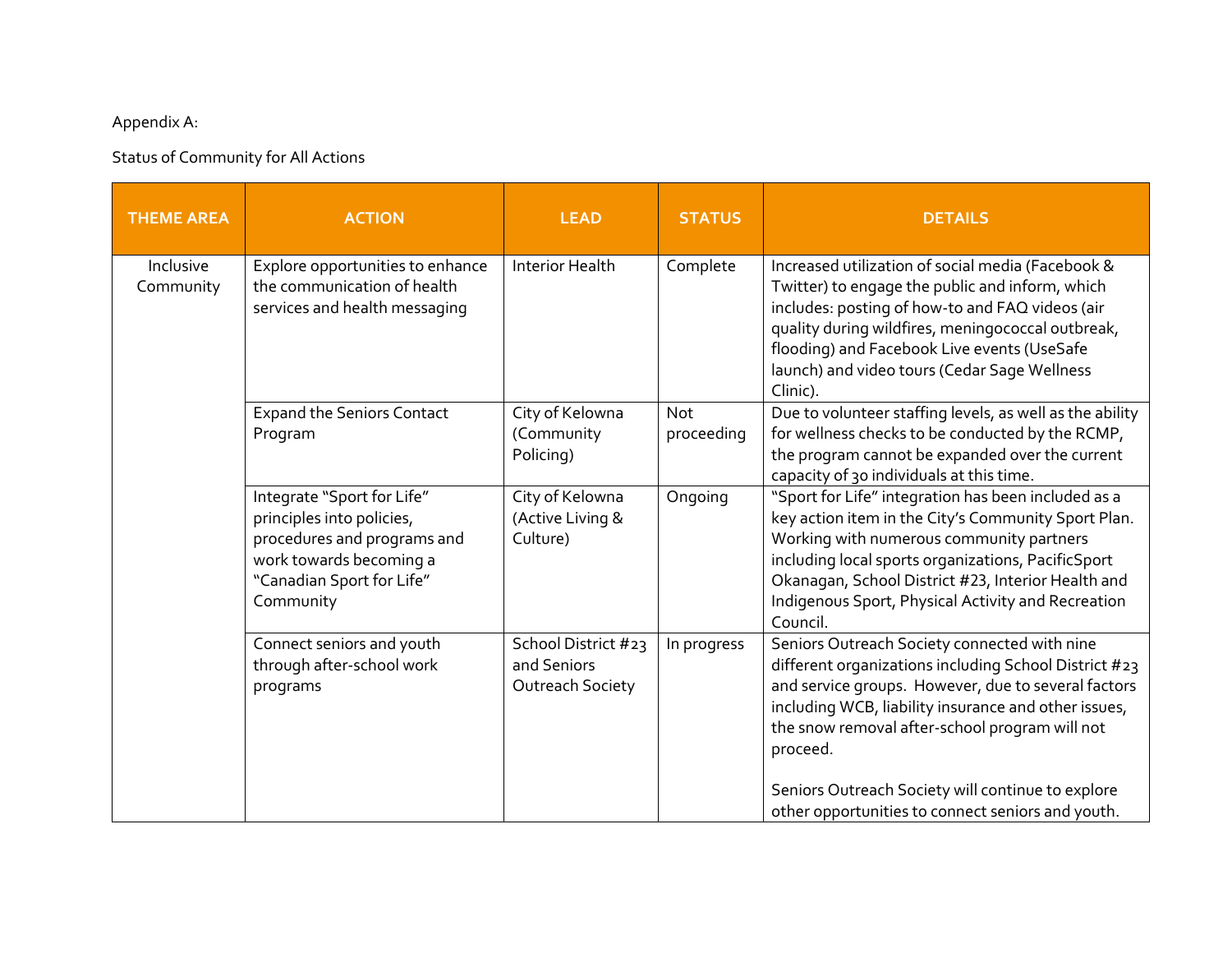|                                                                                                                                                           |                                                 |                    | The focus will be to connect individual Middle and<br>Secondary Schools with established senior care<br>facilities to develop plans to connect youth to<br>seniors.                                                                                                                                                                                                             |
|-----------------------------------------------------------------------------------------------------------------------------------------------------------|-------------------------------------------------|--------------------|---------------------------------------------------------------------------------------------------------------------------------------------------------------------------------------------------------------------------------------------------------------------------------------------------------------------------------------------------------------------------------|
| Develop a network of parents and<br>community members to lead<br>extracurricular clubs in schools                                                         | School District #23                             | Ongoing            | This is an ongoing action at a number of schools<br>within School District #23.                                                                                                                                                                                                                                                                                                 |
| Create Neighbour Awards to<br>foster neighbourliness and inspire<br>connections between neighbours                                                        | City of Kelowna<br>(Active Living &<br>Culture) | Complete           | Program launched in 2017, with a full roll out<br>scheduled for 2018 including promoting the<br>Neighbour Award online and through social media.<br>Neighbour Awards will be promoted to attendees at<br>various Neighbourhood Events.<br>Neighbour Awards will be ongoing and recipients<br>will be acknowledged at the Strong<br>Neighbourhoods year end wrap-up in November. |
| Continue to foster the social<br>connection of neighbours and<br>build capacity within<br>neighbourhood based<br>organizations                            | City of Kelowna<br>(Active Living &<br>Culture) | Ongoing            | Will continue to offer opportunities for neighbours<br>to engage through various programs. Will continue<br>to offer the pop-up Park & Play program, in addition<br>to the regular Park & Play program, to facilitate<br>more opportunities for connections.                                                                                                                    |
| Create a Neighbourhood<br>Champion volunteer program                                                                                                      | City of Kelowna<br>(Active Living &<br>Culture) | Slated for<br>2018 |                                                                                                                                                                                                                                                                                                                                                                                 |
| Review and enhance the<br>accessibility requirements in the<br><b>Outdoor Event Permit application</b><br>to improve accessibility at<br>community events | City of Kelowna<br>(Active Living &<br>Culture) | In progress        | Active Living & Culture is developing a Guide to<br>Accessible Festivals and Events to improve<br>accessibility at local events.                                                                                                                                                                                                                                                |
| <b>Expand the online Accessibility</b><br>Inventory to increase awareness<br>of accessible opportunities                                                  | People In Motion                                | Complete           | People In Motion expanded the online <b>Accessibility</b><br>Guide to include the City of Kelowna Community for<br>All Assessment on 157 City parks and 76 City<br>buildings.                                                                                                                                                                                                   |
| Provide opportunities for people<br>with diverse abilities to showcase                                                                                    | People In Motion                                | In progress        | People In Motion would like to expand on this<br>project to provide entrepreneurial/business skills                                                                                                                                                                                                                                                                             |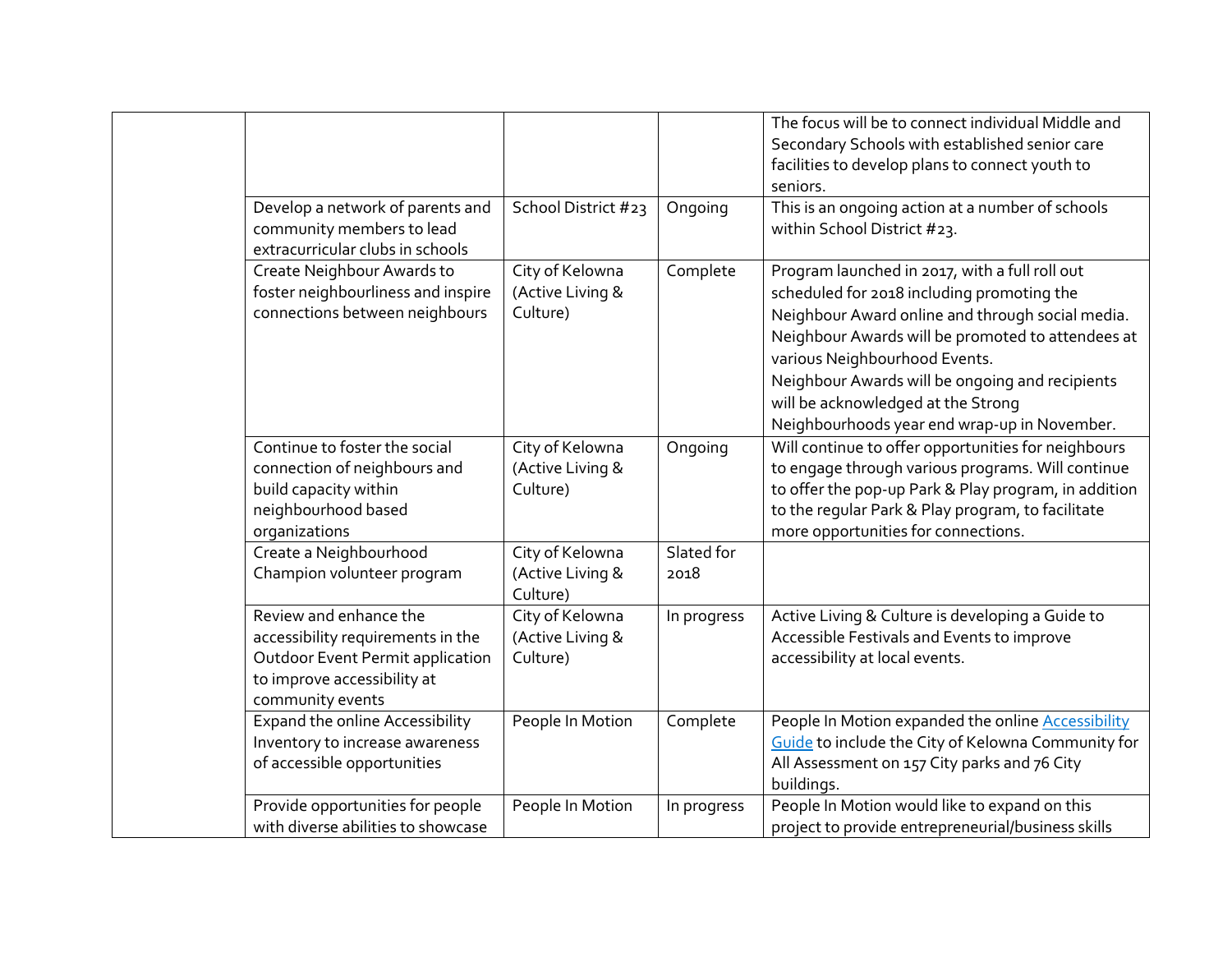|                                                                                | products and skills at community<br>markets or events<br>Explore the opportunity to<br>enhance the information provided<br>to residents, including new<br>residents | <b>Interior Health</b>                 | Complete           | workshops. People In Motion will provide education<br>on cost analysis, demographics studies, trends in<br>public markets, short fiscal management course and<br>applying for business name and license etc.<br>Dependent on additional funding.<br>Created a page on IH's public website for<br>"Newcomers & Refugee Care" complete with FAQs,<br>a video on Health 101 Education, and a list of health<br>providers.                                                                                                                                                                                                                                                       |
|--------------------------------------------------------------------------------|---------------------------------------------------------------------------------------------------------------------------------------------------------------------|----------------------------------------|--------------------|------------------------------------------------------------------------------------------------------------------------------------------------------------------------------------------------------------------------------------------------------------------------------------------------------------------------------------------------------------------------------------------------------------------------------------------------------------------------------------------------------------------------------------------------------------------------------------------------------------------------------------------------------------------------------|
|                                                                                | Explore the opportunity to<br>enhance the information and<br>resources provided to new<br>parents                                                                   | <b>Interior Health</b>                 | Complete           | Interior Health has created a New Baby Package<br>which includes information and resources for new<br>parents.                                                                                                                                                                                                                                                                                                                                                                                                                                                                                                                                                               |
| Healthy<br>Neighbourhood<br>Design &<br><b>Healthy Natural</b><br>Environments | Conduct a Community for All<br>Assessment in City parks with a<br>focus on accessibility and safety                                                                 | City of Kelowna<br>(Infrastructure)    | Complete           | 157 parks were assessed in the summer of 2017.<br>Final results were presented to Council on April 16 <sup>th</sup> ,<br>2018. The accessibility details of all the parks and<br>buildings have been included in People In Motion's<br>Accessibility Guide. The City of Kelowna's website<br>contains a link to this Accessibility Guide.<br>Implementation of prioritized retrofits will be<br>ongoing and will occur as funding / budget is<br>available.<br>City of Kelowna is also working with the Rick<br>Hansen Foundation in 2018 as part of their pilot<br>project for assessments which will allow the City to<br>be eligible for their specialized grant funding. |
|                                                                                | Conduct a Community for All<br>Assessment in City buildings with<br>a focus on accessibility and safety                                                             | City of Kelowna<br>(Infrastructure)    | Complete           | 76 buildings were assessed in the summer of 2017.<br>See above for additional details on the assessments.                                                                                                                                                                                                                                                                                                                                                                                                                                                                                                                                                                    |
|                                                                                | Promote all ages and abilities<br>assessments to other<br>organizations and businesses                                                                              | City of Kelowna<br>(Policy & Planning) | Slated for<br>2018 |                                                                                                                                                                                                                                                                                                                                                                                                                                                                                                                                                                                                                                                                              |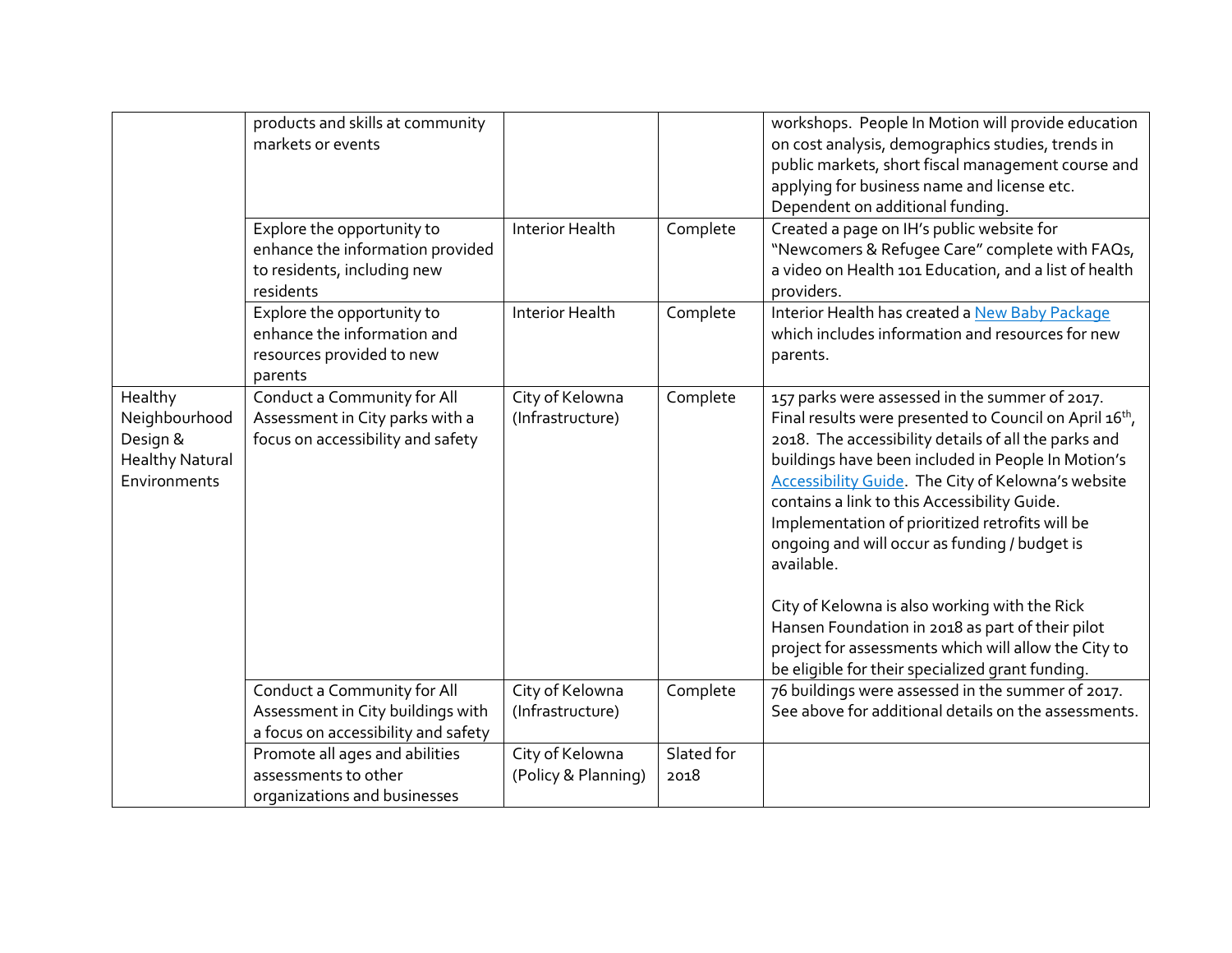| Healthy<br>Housing                           | Support the development of<br>diverse housing types to meet the<br>variety of housing needs in the<br>community                       | City of Kelowna<br>(Policy & Planning)                                | In progress        | Policy and Planning is leading the development of a<br>Healthy Housing Strategy, which will be the second<br>theme area of the Healthy City Strategy. A Housing<br>Needs Assessment was completed in November<br>2017 and the Healthy Housing Strategy is slated for<br>completion in June 2018.                                                                                        |
|----------------------------------------------|---------------------------------------------------------------------------------------------------------------------------------------|-----------------------------------------------------------------------|--------------------|-----------------------------------------------------------------------------------------------------------------------------------------------------------------------------------------------------------------------------------------------------------------------------------------------------------------------------------------------------------------------------------------|
|                                              | Promote and encourage residents<br>to apply for the Energy<br><b>Conservation Assistance Program</b><br>to help save energy and money | City of Kelowna<br>(Policy & Planning)                                | Complete           | Information was sent to all the stakeholders that<br>participated in the Community for All project to<br>encourage their organization to promote the E-CAP<br>program to their members. FortisBC partnered with<br>the Seniors Outreach Society and Kelowna<br>Childcare Society to pilot a program for the<br>organizations to assist their members to apply for<br>the E-CAP program. |
| Healthy<br>Transportation<br><b>Networks</b> | Expand the student-led walking<br>school bus program                                                                                  | School District #23                                                   | Ongoing            | Casorso Elementary School and the parent<br>community are working on this opportunity with<br>Kelowna Gospel Fellowship Church.                                                                                                                                                                                                                                                         |
|                                              | Expand the Bike Recycle program<br>in schools                                                                                         | School District #23                                                   | Ongoing            | This is ongoing work in a middle school.                                                                                                                                                                                                                                                                                                                                                |
|                                              | Enhance cycling safety program<br>through infrastructure<br>improvements                                                              | City of Kelowna<br>(Integrated<br>Transportation)                     | Slated for<br>2018 |                                                                                                                                                                                                                                                                                                                                                                                         |
|                                              | Enhance communication and<br>awareness for the pedestrian and<br>bicycle network and roadway<br>safety for all users                  | City of Kelowna<br>(Communications<br>& Integrated<br>Transportation) | Slated for<br>2018 |                                                                                                                                                                                                                                                                                                                                                                                         |
|                                              | Expand wayfinding signage<br>network                                                                                                  | City of Kelowna<br>(Integrated<br>Transportation)                     | Slated for<br>2018 |                                                                                                                                                                                                                                                                                                                                                                                         |
|                                              | Review and update infrastructure<br>policies, bylaws and quidelines to<br>ensure accessibility features are<br>incorporated           | City of Kelowna<br>(Infrastructure<br>Delivery)                       | In progress        | Infrastructure Delivery is working on standard<br>drawing and clauses that will be included in the<br>Subdivision and Servicing Bylaw 7900 update. The<br>update will include clauses for accessibility<br>standards, including, but not limited to,                                                                                                                                    |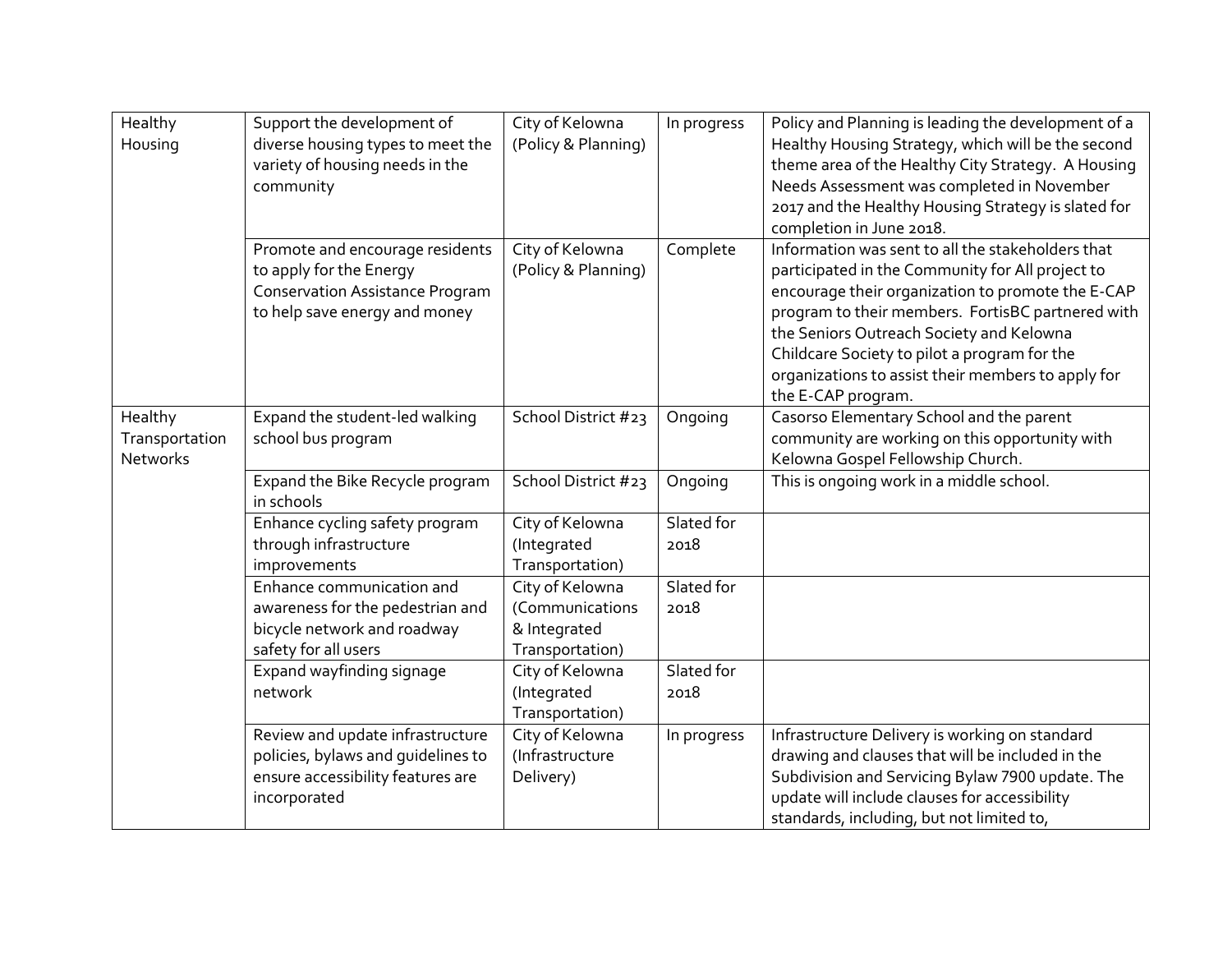|                     |                                  |                    |             | construction site safety, infrastructure in public      |
|---------------------|----------------------------------|--------------------|-------------|---------------------------------------------------------|
|                     |                                  |                    |             | spaces and sidewalks.                                   |
|                     | Conduct an accessibility parking | City of Kelowna    | Deferred to |                                                         |
|                     | program review                   | (Parking Services) | 2018 due to |                                                         |
|                     |                                  |                    | resources   |                                                         |
|                     | Provide real-time GPS bus        | City of Kelowna    | Slated for  |                                                         |
|                     | location and schedules           | (Integrated        | 2018        |                                                         |
|                     |                                  | Transportation and |             |                                                         |
|                     |                                  | <b>BC Transit)</b> |             |                                                         |
|                     | Redevelop a travel training      | City of Kelowna    | In progress | Council approved an Occupational Therapist              |
|                     | program to encourage people to   | (Integrated        |             | evaluation criteria for handyDART which was put in      |
|                     | use transit as an alternative to | Transportation)    |             | place in 2016. This included training for those         |
|                     | accessible transportation        |                    |             | deemed fit to ride conventional transit. The final      |
|                     |                                  |                    |             | training module to be delivered will be finalized in    |
|                     |                                  |                    |             | 2018.                                                   |
|                     | Implement a program specifically | City of Kelowna    | Ongoing     | An ongoing budget of \$20,000 was approved by           |
|                     | for accessibility infrastructure | (Roadways)         |             | Council as part of the Community for All Action         |
|                     | retrofits                        |                    |             | Plan.                                                   |
|                     |                                  |                    |             |                                                         |
|                     |                                  |                    |             | Ongoing actions will be identified either by annual     |
|                     |                                  |                    |             | sidewalk inspections or by service requests.            |
| <b>Healthy Food</b> | Connect local farmers with the   | City of Kelowna    | Not         | Due to a number of constraints, including resources     |
| Systems             | community                        | (Community         | proceeding  | and issues with private sales on public property, this  |
|                     |                                  | Planning)          |             | action is not proceeding at this time.                  |
|                     | Develop a Community Kitchen      | Pathways Abilities | <b>Not</b>  | Pathways Abilities Society received a grant to          |
|                     | that facilitates eating, cooking | Society            | proceeding  | complete an assessment of a Community Kitchen           |
|                     | classes and shared meals         |                    |             | for seniors, families and those with diverse abilities. |
|                     |                                  |                    |             | The assessment was done in partnership with             |
|                     |                                  |                    |             | Interior Health, UBC, Seniors Outreach Society. The     |
|                     |                                  |                    |             | assessment phase of the project identified that         |
|                     |                                  |                    |             | developing one community kitchen for seniors,           |
|                     |                                  |                    |             | families and those with diverse abilities would likely  |
|                     |                                  |                    |             | not be sustainable due to ongoing funding required      |
|                     |                                  |                    |             | and the distinct interest and needs of each group.      |